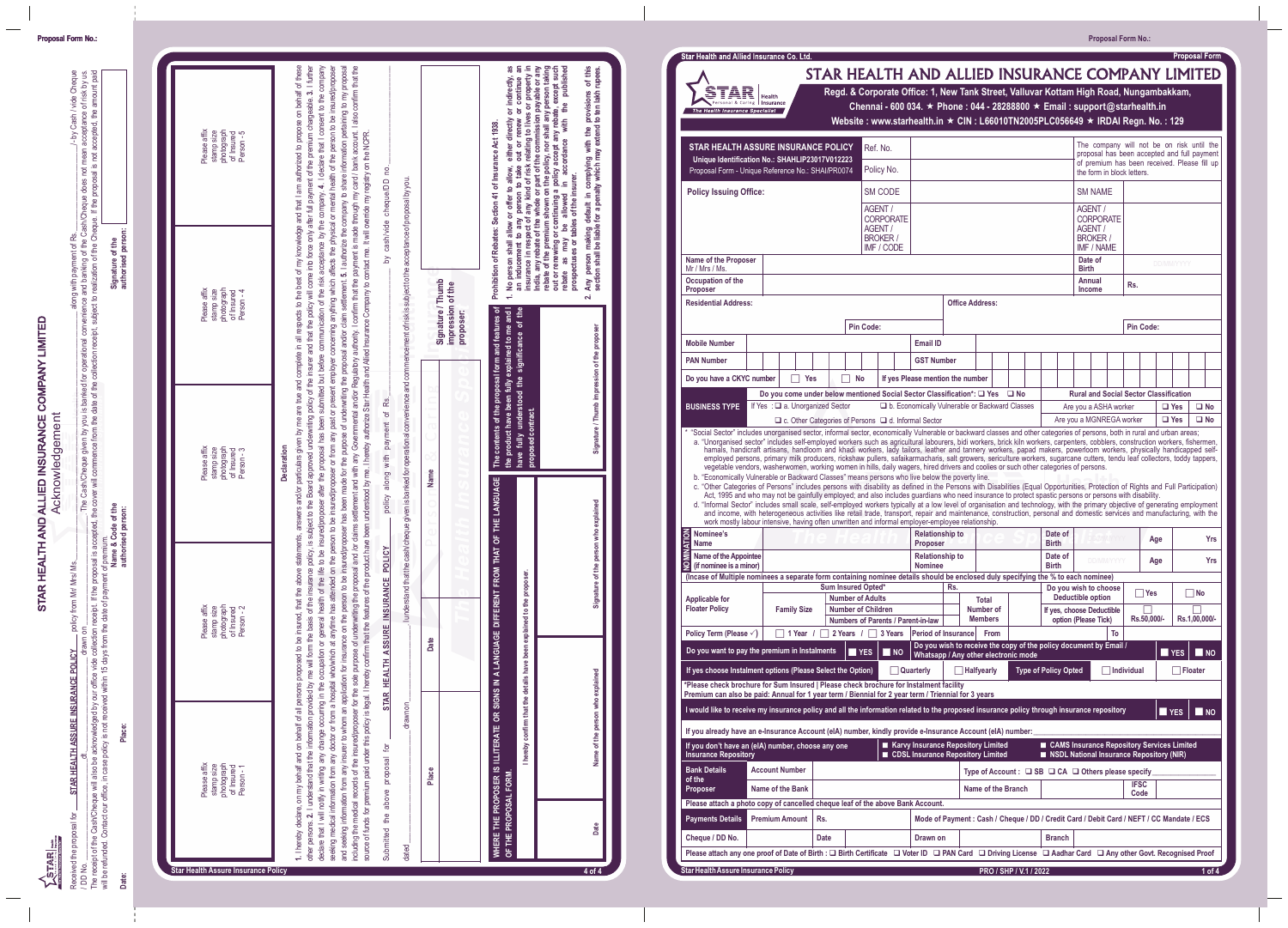|                                     |                                          |                                                                               |                                                                                                                                               | <b>Insured Person - 1</b> |                          |                                   |                          |                                         |                         |                           | Insured Person - 5 |                     |               |
|-------------------------------------|------------------------------------------|-------------------------------------------------------------------------------|-----------------------------------------------------------------------------------------------------------------------------------------------|---------------------------|--------------------------|-----------------------------------|--------------------------|-----------------------------------------|-------------------------|---------------------------|--------------------|---------------------|---------------|
| Star Health Assure Insurance Policy |                                          | Details of the person proposed for insurance                                  |                                                                                                                                               |                           |                          | <b>Insured Person - 2</b>         |                          | <b>Insured Person - 3</b>               |                         | <b>Insured Person - 4</b> |                    |                     |               |
|                                     | Name                                     |                                                                               |                                                                                                                                               |                           |                          |                                   |                          |                                         |                         |                           |                    |                     |               |
|                                     | Gender                                   |                                                                               | Date of Birth                                                                                                                                 | 1 / F / Thirdgende        | DD/MM/YYYY               | M / F / Thirdgender               | DD/MM/YYYY               | M / F / Thirdgende                      | DD/MM/YYYY              | M / F / Thirdgende        | DD/MM/YYYY         | M / F / Thirdgender | DD/MM/YYYY    |
|                                     | Height (cms)                             |                                                                               | Weight (kgs)                                                                                                                                  | <b>CMS</b>                | KGS                      | <b>CMS</b>                        | <b>KGS</b>               | CMS                                     | <b>KGS</b>              | <b>CMS</b>                | <b>KGS</b>         | <b>CMS</b>          | <b>KGS</b>    |
|                                     | Occupation                               |                                                                               | Annual Income (Rs.)                                                                                                                           |                           |                          |                                   |                          |                                         |                         |                           |                    |                     |               |
|                                     |                                          | Sum Insured Opted<br>(Please check brochure for Sum Insured)                  |                                                                                                                                               |                           |                          |                                   |                          |                                         |                         |                           |                    |                     |               |
|                                     |                                          | (Applicable for Individual Policy)                                            |                                                                                                                                               |                           |                          |                                   |                          |                                         |                         |                           |                    |                     |               |
|                                     |                                          | Do you wish to choose Deductible option<br>(Applicable for Individual Policy) |                                                                                                                                               | $\Box$ Yes                | $\Box$ No                | $\Box$ Yes                        | $\Box$ No                | $\Box$ Yes                              | $\Box$ No               | $\Box$ Yes                | $\Box$ No          | $\Box$ Yes          | $\Box$ No     |
|                                     |                                          | If yes, choose deductible (Rs.)<br>(Applicable for Individual Policy)         |                                                                                                                                               | П<br>Rs.50,000/-          | $\Box$<br>Rs.1,00,000/-  | $\Box$<br>Rs.50,000/-             | $\Box$<br>Rs.1,00,000/-  | $\overline{\phantom{a}}$<br>Rs.50,000/- | $\Box$<br>Rs.1,00,000/- | Rs.50,000/-               | Rs.1,00,000/-      | Rs.50,000/-         | Rs.1,00,000/- |
|                                     |                                          | Relationship with proposer                                                    |                                                                                                                                               |                           |                          |                                   |                          |                                         |                         |                           |                    |                     |               |
|                                     | 1. Name of the Insurance Company         |                                                                               |                                                                                                                                               |                           |                          |                                   |                          |                                         |                         |                           |                    |                     |               |
|                                     | <b>Existing</b><br>Insurance<br>Coverage |                                                                               | 2. Period of Insurance                                                                                                                        |                           |                          |                                   |                          |                                         |                         |                           |                    |                     |               |
|                                     | with this<br>company and                 |                                                                               |                                                                                                                                               |                           |                          |                                   |                          |                                         |                         |                           |                    |                     |               |
|                                     | any other<br>company -                   | 3. Sum Insured (Rs)                                                           |                                                                                                                                               |                           | <b>Contract Contract</b> | <b>Contract Contract Contract</b> | <b>Contract Contract</b> |                                         |                         |                           |                    |                     |               |
|                                     | give details                             | 4. Policy No.                                                                 |                                                                                                                                               |                           |                          |                                   |                          |                                         |                         |                           |                    |                     |               |
|                                     | <b>Details</b><br>of                     | 1. Ailment for which<br>Claim was made                                        | Year                                                                                                                                          |                           | YYYY                     | <b>Contract</b>                   | $\frac{1}{2}$ - YYYY     |                                         | <b>C</b> YYY            |                           | YYYY               |                     | <b>YYYY</b>   |
|                                     | <b>Claims</b>                            |                                                                               | 2. Claim Amount Paid / Rejected                                                                                                               |                           | e r                      | 改<br>n di                         | -ı n<br>car              |                                         | nsurar                  | e                         |                    |                     |               |
|                                     |                                          |                                                                               | Health History : Please provide answer in detail.                                                                                             |                           |                          |                                   |                          |                                         |                         |                           |                    |                     |               |
|                                     |                                          |                                                                               | A mere dash is not sufficient.<br>1. Is the person proposed for insurance in good health free from physical and mental                        | Family Physician's Name:  |                          |                                   |                          | Phone:                                  |                         |                           | _Regn No:          |                     |               |
|                                     |                                          | disease or infirmity. If not give details                                     |                                                                                                                                               |                           |                          |                                   |                          |                                         |                         |                           |                    |                     |               |
|                                     |                                          |                                                                               | 2. Has the person proposed for insurance consulted/ diagnosed /taken treatment /been<br>admitted for any illness/injury. If Yes, give details |                           |                          |                                   |                          |                                         |                         |                           |                    |                     |               |
|                                     | 3.                                       |                                                                               | Does the person proposed for insurance have any complications during / following<br>birth. If yes, please submit all necessary documents.     |                           |                          |                                   |                          |                                         |                         |                           |                    |                     |               |
|                                     |                                          |                                                                               | 4. Has the person proposed for insurance ever suffered or suffering from any of the following                                                 |                           |                          |                                   |                          |                                         |                         |                           |                    |                     |               |
|                                     |                                          |                                                                               | a) Diabetes Mellitus - If Yes, since when                                                                                                     |                           |                          |                                   |                          |                                         |                         |                           |                    |                     |               |
|                                     |                                          |                                                                               | b) High BP, Cholesterol - If Yes, since when                                                                                                  |                           |                          |                                   |                          |                                         |                         |                           |                    |                     |               |
|                                     |                                          | c) Heart Disease - If Yes, since when                                         |                                                                                                                                               |                           |                          |                                   |                          |                                         |                         |                           |                    |                     |               |
|                                     |                                          |                                                                               | d) Stroke, epilepsy, fainting attack, chronic headache, Parkinson's disease, Alzheimer's disease, If Yes since when                           |                           |                          |                                   |                          |                                         |                         |                           |                    |                     |               |
|                                     |                                          |                                                                               | e) Tuberculosis, asthma, other respiratory infections - If Yes, since when                                                                    |                           |                          |                                   |                          |                                         |                         |                           |                    |                     |               |
| $\frac{2 \text{ of } 4}{2}$         |                                          |                                                                               | f) Disease of bones/joints, slipped disc, spinal disorder, injury to ligaments - If Yes,                                                      |                           |                          |                                   |                          |                                         |                         |                           |                    |                     |               |
|                                     |                                          | since when                                                                    |                                                                                                                                               |                           |                          |                                   |                          |                                         |                         |                           |                    |                     |               |
|                                     |                                          |                                                                               |                                                                                                                                               |                           |                          |                                   |                          |                                         |                         |                           |                    |                     |               |
|                                     |                                          |                                                                               |                                                                                                                                               |                           |                          |                                   |                          |                                         |                         |                           |                    |                     |               |
|                                     |                                          |                                                                               |                                                                                                                                               |                           |                          |                                   |                          |                                         |                         |                           |                    |                     |               |
|                                     |                                          |                                                                               |                                                                                                                                               |                           |                          |                                   |                          |                                         |                         |                           |                    |                     |               |
|                                     |                                          |                                                                               |                                                                                                                                               |                           |                          |                                   |                          |                                         |                         |                           |                    |                     |               |
|                                     |                                          |                                                                               |                                                                                                                                               |                           |                          |                                   |                          |                                         |                         |                           |                    |                     |               |
|                                     |                                          |                                                                               |                                                                                                                                               |                           |                          |                                   |                          |                                         |                         |                           |                    |                     |               |
|                                     |                                          |                                                                               |                                                                                                                                               |                           |                          |                                   |                          |                                         |                         |                           |                    |                     |               |
|                                     |                                          |                                                                               |                                                                                                                                               |                           |                          |                                   |                          |                                         |                         |                           |                    |                     |               |
|                                     |                                          |                                                                               |                                                                                                                                               |                           |                          |                                   |                          |                                         |                         |                           |                    |                     |               |
|                                     |                                          |                                                                               |                                                                                                                                               |                           |                          |                                   |                          |                                         |                         |                           |                    |                     |               |
|                                     |                                          |                                                                               |                                                                                                                                               |                           |                          |                                   |                          |                                         |                         |                           |                    |                     |               |
|                                     |                                          |                                                                               |                                                                                                                                               |                           |                          |                                   |                          |                                         |                         |                           |                    |                     |               |
|                                     |                                          |                                                                               |                                                                                                                                               |                           |                          |                                   |                          |                                         |                         |                           |                    |                     |               |
|                                     |                                          |                                                                               |                                                                                                                                               |                           |                          |                                   |                          |                                         |                         |                           |                    |                     |               |
|                                     |                                          |                                                                               |                                                                                                                                               |                           |                          |                                   |                          |                                         |                         |                           |                    |                     |               |
|                                     |                                          |                                                                               |                                                                                                                                               |                           |                          |                                   |                          |                                         |                         |                           |                    |                     |               |
|                                     |                                          |                                                                               |                                                                                                                                               |                           |                          |                                   |                          |                                         |                         |                           |                    |                     |               |
|                                     |                                          |                                                                               |                                                                                                                                               |                           |                          |                                   |                          |                                         |                         |                           |                    |                     |               |
|                                     |                                          |                                                                               |                                                                                                                                               |                           |                          |                                   |                          |                                         |                         |                           |                    |                     |               |
|                                     |                                          |                                                                               |                                                                                                                                               |                           |                          |                                   |                          |                                         |                         |                           |                    |                     |               |
|                                     |                                          |                                                                               |                                                                                                                                               |                           |                          |                                   |                          |                                         |                         |                           |                    |                     |               |
|                                     |                                          |                                                                               |                                                                                                                                               |                           |                          |                                   |                          |                                         |                         |                           |                    |                     |               |
|                                     |                                          |                                                                               |                                                                                                                                               |                           |                          |                                   |                          |                                         |                         |                           |                    |                     |               |
|                                     |                                          |                                                                               |                                                                                                                                               |                           |                          |                                   |                          |                                         |                         |                           |                    |                     |               |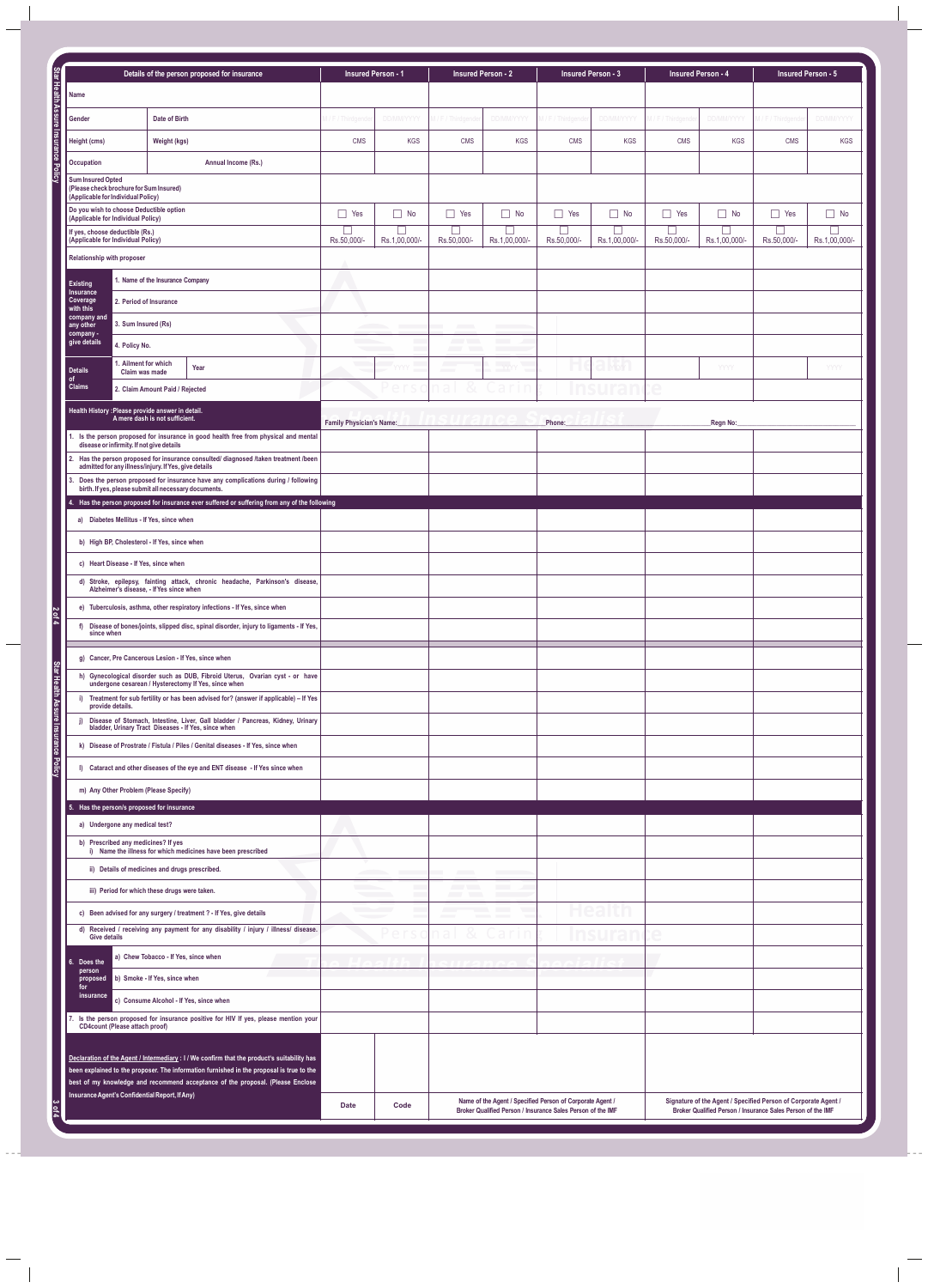|                                     | g) Cancer, Pre Cancerous Lesion - If Yes, since when                                                                                                                                    |                          |                                                                                                                                                                                                                                                                                                                                                                                                                                                                                                                                                                                                                              |                                                                                                                             |                                                                                                                                  |
|-------------------------------------|-----------------------------------------------------------------------------------------------------------------------------------------------------------------------------------------|--------------------------|------------------------------------------------------------------------------------------------------------------------------------------------------------------------------------------------------------------------------------------------------------------------------------------------------------------------------------------------------------------------------------------------------------------------------------------------------------------------------------------------------------------------------------------------------------------------------------------------------------------------------|-----------------------------------------------------------------------------------------------------------------------------|----------------------------------------------------------------------------------------------------------------------------------|
|                                     | h) Gynecological disorder such as DUB, Fibroid Uterus, Ovarian cyst - or have undergone cesarean / Hysterectomy If Yes, since when                                                      |                          |                                                                                                                                                                                                                                                                                                                                                                                                                                                                                                                                                                                                                              |                                                                                                                             |                                                                                                                                  |
| Star Health Assure Insurance Policy | i) Treatment for sub fertility or has been advised for? (answer if applicable) - If Yes<br>provide details.                                                                             |                          |                                                                                                                                                                                                                                                                                                                                                                                                                                                                                                                                                                                                                              |                                                                                                                             |                                                                                                                                  |
|                                     | Disease of Stomach, Intestine, Liver, Gall bladder / Pancreas, Kidney, Urinary<br>bladder, Urinary Tract Diseases - If Yes, since when<br>i)                                            |                          |                                                                                                                                                                                                                                                                                                                                                                                                                                                                                                                                                                                                                              |                                                                                                                             |                                                                                                                                  |
|                                     | k) Disease of Prostrate / Fistula / Piles / Genital diseases - If Yes, since when                                                                                                       |                          |                                                                                                                                                                                                                                                                                                                                                                                                                                                                                                                                                                                                                              |                                                                                                                             |                                                                                                                                  |
|                                     | I) Cataract and other diseases of the eye and ENT disease - If Yes since when                                                                                                           |                          |                                                                                                                                                                                                                                                                                                                                                                                                                                                                                                                                                                                                                              |                                                                                                                             |                                                                                                                                  |
|                                     | m) Any Other Problem (Please Specify)<br>5. Has the person/s proposed for insurance                                                                                                     |                          |                                                                                                                                                                                                                                                                                                                                                                                                                                                                                                                                                                                                                              |                                                                                                                             |                                                                                                                                  |
|                                     | a) Undergone any medical test?                                                                                                                                                          |                          |                                                                                                                                                                                                                                                                                                                                                                                                                                                                                                                                                                                                                              |                                                                                                                             |                                                                                                                                  |
|                                     | b) Prescribed any medicines? If yes<br>i) Name the illness for which medicines have been prescribed                                                                                     |                          |                                                                                                                                                                                                                                                                                                                                                                                                                                                                                                                                                                                                                              |                                                                                                                             |                                                                                                                                  |
|                                     | ii) Details of medicines and drugs prescribed.                                                                                                                                          | <b>Contract Contract</b> | <b>All Control</b><br><b>Contract Contract</b>                                                                                                                                                                                                                                                                                                                                                                                                                                                                                                                                                                               |                                                                                                                             |                                                                                                                                  |
|                                     | iii) Period for which these drugs were taken.                                                                                                                                           | <b>Contract Contract</b> | $\overline{\phantom{a}}$                                                                                                                                                                                                                                                                                                                                                                                                                                                                                                                                                                                                     |                                                                                                                             |                                                                                                                                  |
|                                     | c) Been advised for any surgery / treatment ? - If Yes, give details<br>d) Received / receiving any payment for any disability / injury / illness/ disease.                             |                          | and the control of the control of<br>$\begin{array}{cccccccccc} \hline \end{array} \qquad \qquad \begin{array}{cccccccccc} \hline \end{array} \qquad \qquad \begin{array}{cccccccccc} \hline \end{array} \qquad \qquad \begin{array}{cccccccccc} \hline \end{array} \qquad \qquad \begin{array}{cccccccccc} \hline \end{array} \qquad \qquad \begin{array}{cccccccccc} \hline \end{array} \qquad \qquad \begin{array}{cccccccccc} \hline \end{array} \qquad \qquad \begin{array}{cccccccccc} \hline \end{array} \qquad \qquad \begin{array}{cccccccccc} \hline \end{array} \qquad \qquad \begin{array}{cccccccccc} \hline \$ |                                                                                                                             |                                                                                                                                  |
|                                     | <b>Give details</b>                                                                                                                                                                     |                          | n a L<br>$\alpha$                                                                                                                                                                                                                                                                                                                                                                                                                                                                                                                                                                                                            | $\subset$                                                                                                                   |                                                                                                                                  |
|                                     | a) Chew Tobacco - If Yes, since when<br>6. Does the<br>person                                                                                                                           |                          |                                                                                                                                                                                                                                                                                                                                                                                                                                                                                                                                                                                                                              |                                                                                                                             |                                                                                                                                  |
|                                     | b) Smoke - If Yes, since when<br>proposed<br>for<br>insurance.<br>c) Consume Alcohol - If Yes, since when                                                                               |                          |                                                                                                                                                                                                                                                                                                                                                                                                                                                                                                                                                                                                                              |                                                                                                                             |                                                                                                                                  |
|                                     | 7. Is the person proposed for insurance positive for HIV If yes, please mention your                                                                                                    |                          |                                                                                                                                                                                                                                                                                                                                                                                                                                                                                                                                                                                                                              |                                                                                                                             |                                                                                                                                  |
|                                     | <b>CD4count (Please attach proof)</b>                                                                                                                                                   |                          |                                                                                                                                                                                                                                                                                                                                                                                                                                                                                                                                                                                                                              |                                                                                                                             |                                                                                                                                  |
|                                     | Declaration of the Agent / Intermediary : I / We confirm that the product's suitability has<br>been explained to the proposer. The information furnished in the proposal is true to the |                          |                                                                                                                                                                                                                                                                                                                                                                                                                                                                                                                                                                                                                              |                                                                                                                             |                                                                                                                                  |
|                                     | best of my knowledge and recommend acceptance of the proposal. (Please Enclose<br>Insurance Agent's Confidential Report, If Any)                                                        |                          |                                                                                                                                                                                                                                                                                                                                                                                                                                                                                                                                                                                                                              |                                                                                                                             |                                                                                                                                  |
| 30f4                                |                                                                                                                                                                                         | <b>Date</b>              | Code                                                                                                                                                                                                                                                                                                                                                                                                                                                                                                                                                                                                                         | Name of the Agent / Specified Person of Corporate<br>Agent / Broker Qualified Person / Insurance Sales<br>Person of the IMF | Signature of the Agent / Specified Person of Corporate<br>Agent / Broker Qualified Person / Insurance Sales<br>Person of the IMF |